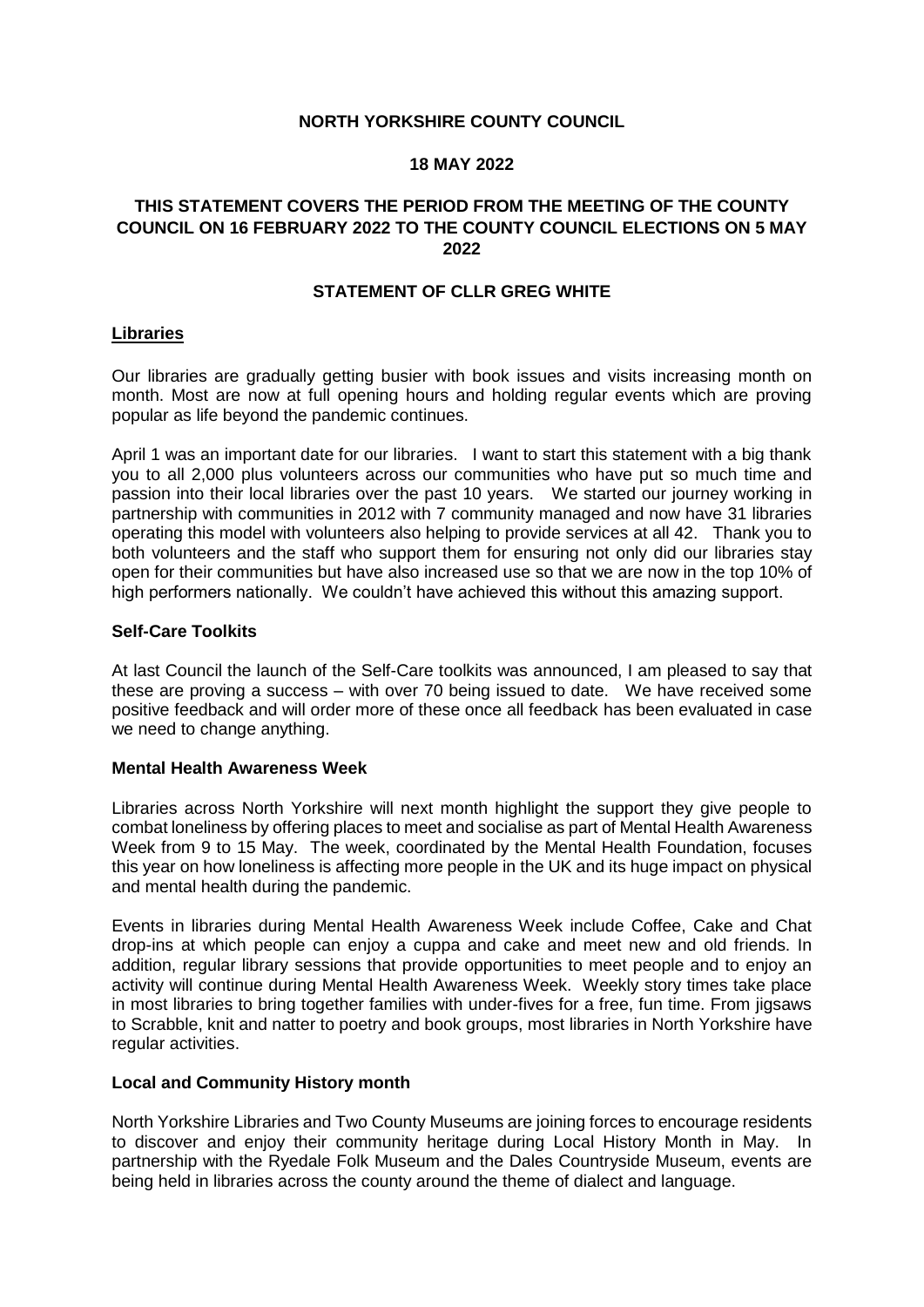These events are part of a research project into the way we speak, led by the University of Leeds and last undertaken over half a century ago. The collaboration with North Yorkshire libraries will provide opportunities for the public to get involved in sharing their own dialect, so *Go along to one of the events and stick your nose in or should that be beak, conk, cronk, hud, immy, sneck, snitch, snitcher, snotter, snout or trunk*?

Pre-recorded online talks will be shared via the North Yorkshire libraries YouTube channel throughout May and a series of activities, including dialect crosswords, can be accessed at participating libraries.

To complement the Dialect and Heritage Project Dialect drop-ins, North Yorkshire libraries are hosting five pop-up archive events with the County Record Office and funding talks with speakers from the Yorkshire Dialect Society, celebrating Yorkshire dialect through stories, poems, history, and humour. Events run throughout March so please check with your local library - all are free, with the exception of the poetry event at Scarborough.

## **Slipper Socials**

A visit to the library in April was good for your body as well as your mind as older people are invited to pick up a pair of slippers at some branches around North Yorkshire.

Malton, Selby and Starbeck libraries held Slipper Socials at which around 60 older people picked up anti-slip slippers. Many stayed on to chat and talk to the various supporting organisations at the event held in partnership with North Yorkshire Sport. The first of three pilot sessions it aims to support those living at home providing anti-slip slippers to prevent falls and potential for subsequent loss of independence. NY sport provided Get Moving exercises and information packs whilst other support organisations offered additional 'stay safe' advice

Libraries are working to obtain further funding to extend to other libraries over the next year.

#### **BorrowBox**

Readers of eBooks are in for an even better experience when they borrow from their North Yorkshire library following a new contract being signed with BorrowBox.

BorrowBox is the UK's most popular platform for eBooks and eAudiobooks, with the widest range of titles and the most intuitive interface. The BorrowBox app incorporates an eBook reader as well as an eAudiobook player and is available to download to mobile devices free from the App Store and Google Play.

The move to the new supplier took place at the end of April and the first week saw over 5,000 users and issued over 3,000 items with over 97% of titles transferred. Our libraries have offered eBooks since 2010 so have over 14,000 titles (18,000 items) so this has been a big job as the publishers have to authorise each transfer!! I would like to say thank you to all the staff involved as they have worked tirelessly to support customers with the changes as well as having to ensure all stock was transferred correctly. The move may not have been as smooth as was hoped for (our large collection and publishers don't work at weekends) but I am sure once used to the new App our customers will continue to enjoy this service. New titles are already on order.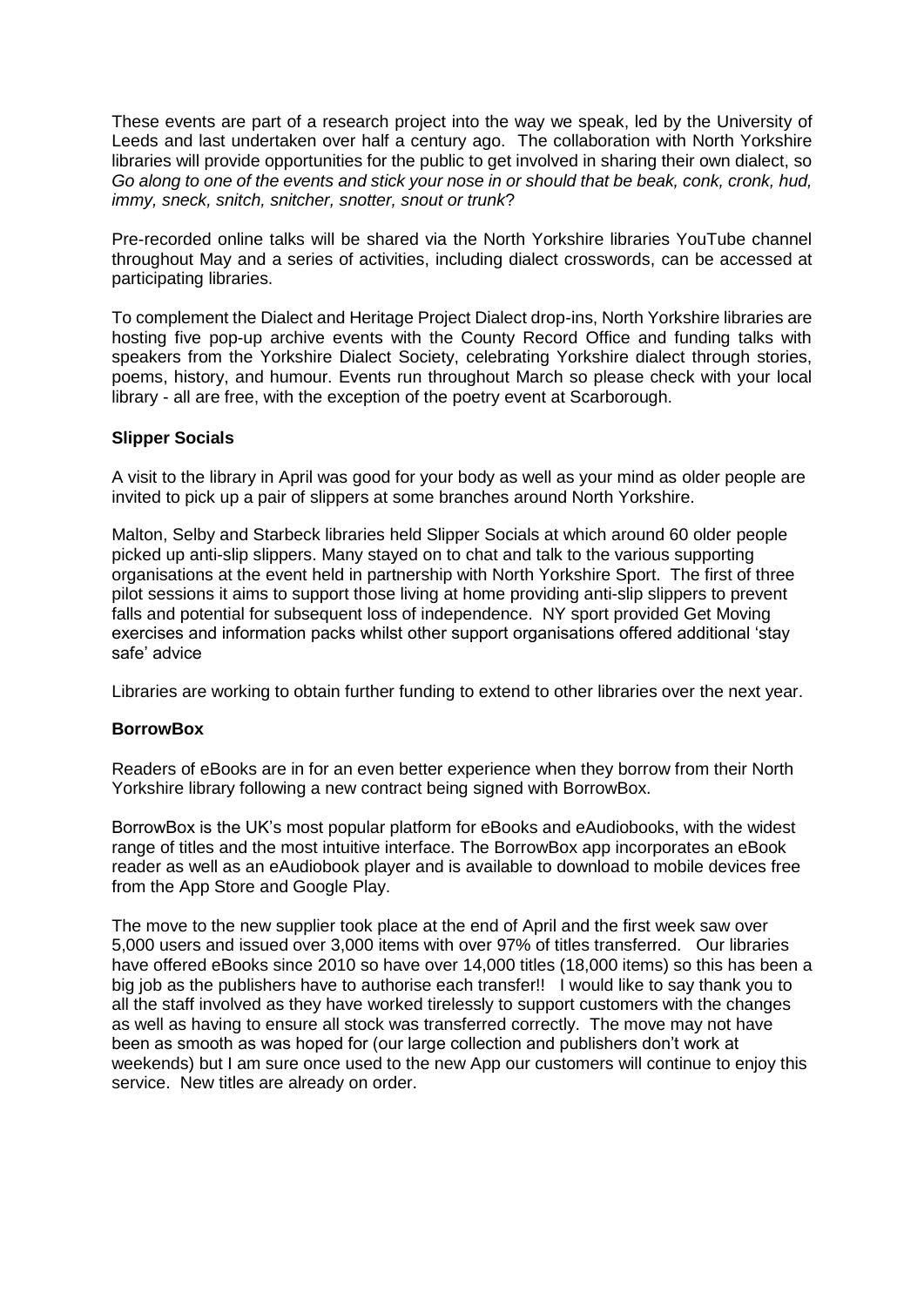## **Childrens space gets a new look**

Members may have spotted a change in Northallerton Library following the recent refurbishment of the children's area. The new layout allows children to read in a hideaway under a large tree which is lined with brightly coloured comfortable seating for their families.

Mobile shelving has been added to enable flexible use of the space for events and activities, including the popular weekly story times and half-term craft and theatre sessions. The library has also benefitted from a £3,000 investment in reading material including picture books, board books and audio books, as well as popular junior fiction and non-fiction titles. I am pleased to say that the childrens area of Ripon Library will similarly benefit with work commencing later this month.

# **Accreditation for Northallerton Library**

Alongside the refurbishment, Northallerton library has been accredited as a breastfeedingfriendly venue. It is promoting a welcoming and supportive environment for women to breastfeed; hoping to encourage more young families to visit and join the library.

## **Jubilee Plans**

Plans are well underway for the Queens platinum jubilee, with Tea Parties at most libraries, competitions, trails to find The Queen's Knickers (a book!!) and Big Jubilee Read jigsaws to complete.

**The Big Jubilee Read** consists of 10 books from each decade of Her Majesty's reign, offering a selection of literature from the United Kingdom and other Commonwealth countries - available from your library.

## **Knaresborough and Newcastle Building Society**

I am pleased to confirm negotiations to provide banking facilities via Knaresborough Library are progressing. A project supported by Harrogate Borough and North Yorkshire County council should see the Newcastle Building Society co-locate within the library later this year.

## **Scarborough LIF**

Lastly but my no means least I am pleased to announce a successful Department for Digital, Culture, Media and Sports/Arts Council England Libraries Improvement Fund funding of £200k to go towards the refurbishment of Scarborough Library. The grant, backed by a further £250,000 investment from North Yorkshire County Council, will be spent on reconfiguring the ground floor to create a dedicated place for families, a bright, attractive space for children, and quieter areas for relaxation, study and to meet friends. My colleagues in the Scarborough area may have seen social media posts asking what three things people wanted to see in their library; the service is now conducting a more formal follow up survey to understand people's priorities for how they want to use the space and layout of the library

# **Coroners**

The business case to amalgamate the existing three coroner's areas has been accepted and the appropriate legislation was subsequently passed so that from the 1<sup>st</sup> April 2022, the new area officially became the coroner area of "North Yorkshire and York". The Chief Coroner has approved the appointment of Jon Heath, the interim Senior Coroner as the Senior Coroner for the new area.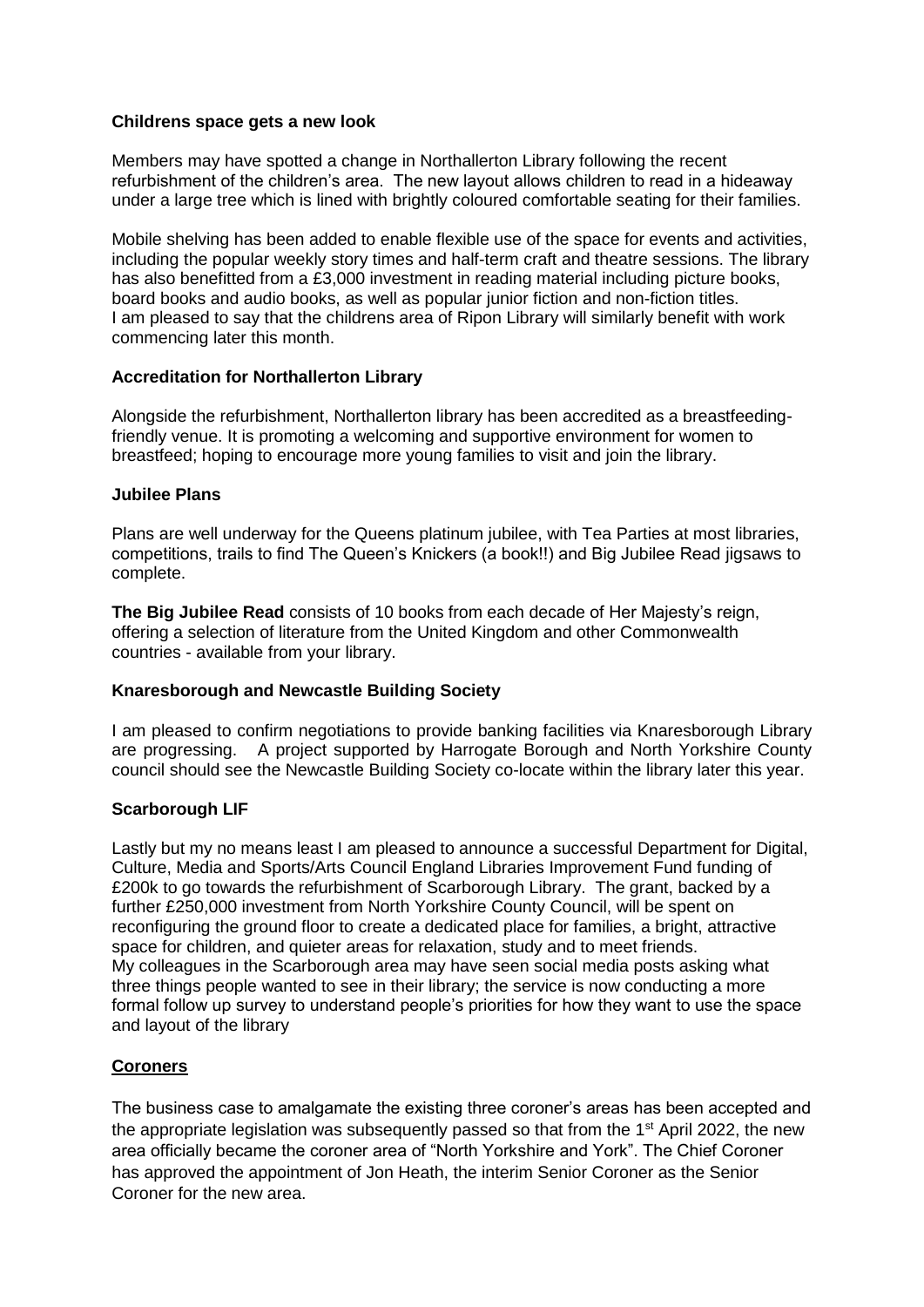# **Registrars**

The ceremony market continues to recover with an above average number of ceremonies taking place in 2021-22. However, this still leaves a large number of couples who have yet to restart their ceremony planning, but doubtless many will be booked for the coming year of 2022-23. The demand for appointments to give Notice of Marriage/Civil Partnership continues to impact on the availability of appointments for other types of appointment. This particularly affects parents registering the birth of their baby. This is an issue in many other parts of England and Wales. It is likely to be many months yet before the backlog of birth registrations is reduced and the situation returns to normal.

As anticipated, the ability to register a death by telephone ceased at the end of March. There is no date yet proposed to re-instate this service.

The use of an outdoor area for a ceremony, introduced as a Covid measure, has now been made permanent. This enables the ceremony to be held either in a marquee or entirely in the open air. In practice this will always be dependent on the North Yorkshire weather! After a recent change in the law, the age at which a person can get married or form a civil partnership will rise from 16 to 18 years of age. There are few such ceremonies and the numbers have been falling for some years now. Indeed the average age to get married now is when you are in your thirties.

# **Archives**

May is Local History Month and Record Office staff will be out and about around the county bringing pop-up archives to libraries in Great Ayton, Scarborough, Knaresborough, Malton and Northallerton. These events help to promote the work of the office and are an opportunity for people to access advice from archive staff and to view a range of records relating to the local area. Visitors to the Malton event will also have the opportunity to attend a talk exploring further the history of Malton through the archives.

## **Unfolding Origins project**

An exhibition celebrating the conclusion of the Record Office's Unfolding Origins project, will be on display at the office until the end of July. The project, a collaboration with Chrysalis Arts of Gargrave, established three artist residencies to create work inspired by the archives and to develop new ways for people to engage with their heritage. The exhibition will bring together the new work created by the artists for the Ryedale, Selby and Richmondshire districts, which was previously displayed locally. The artists were inspired by a diverse range of records ranging from the First World War, to the Selby toll bridge and the natural environment of Swaledale. The exhibition will also include the work of school and youth groups who took part in the project and feature drawings, film, textile art and oral histories.

## **Climate Change**

Embedding climate change activities throughout the Council's services is essential for us to meet our carbon reduction targets. We have instigated several projects in recent weeks, through our Beyond Carbon transformation program to support both carbon reduction and climate change activities within the Council and to support the wider community. We are also enabling residents and visitors to take low carbon travel choices with a number of schemes.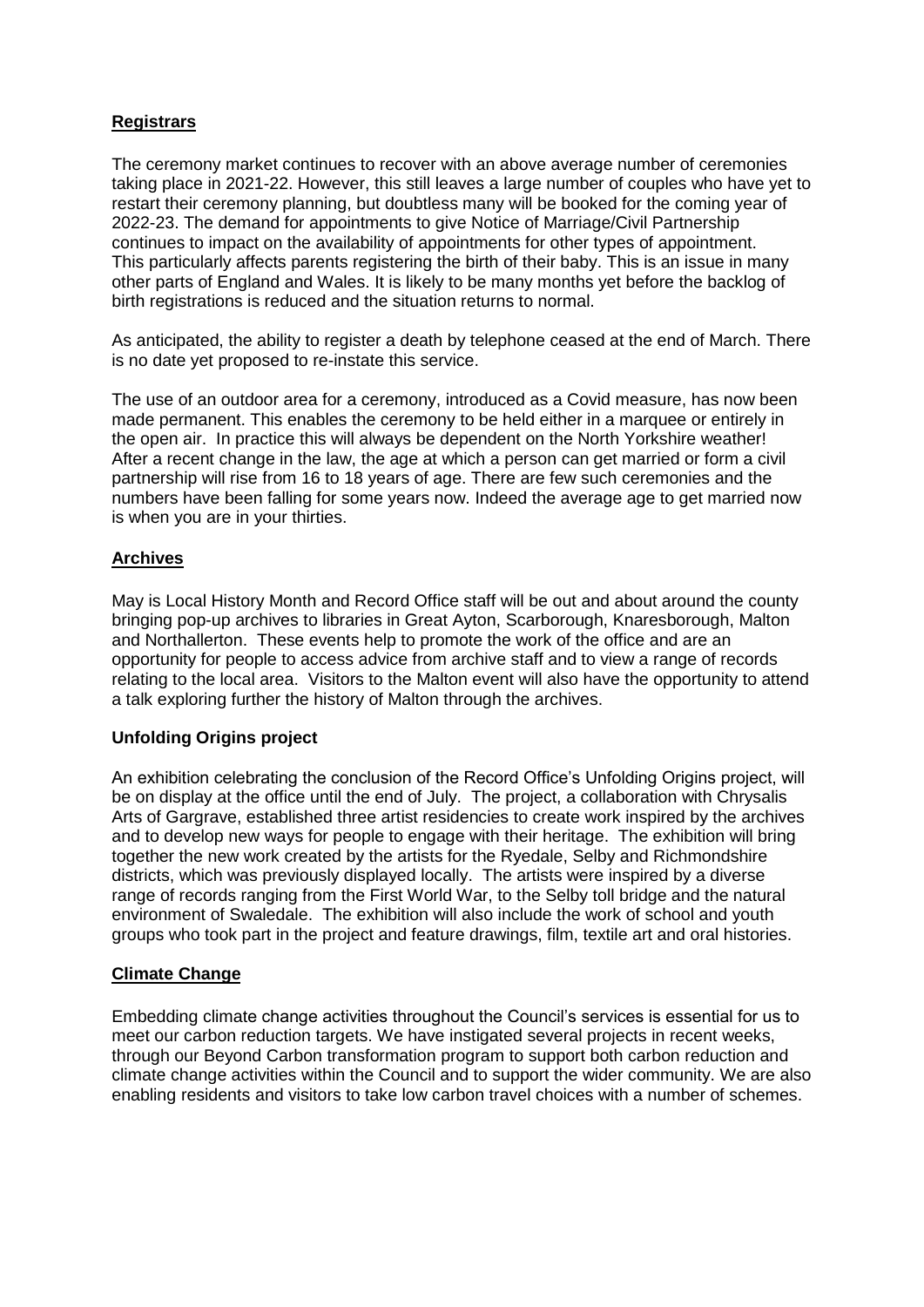# **Within the Council:**

Staff Travel: Four bids have been successful through our internal the Beyond Carbon pumppriming fund this quarter to:

- buy 10 battery-powered electric vehicles for the pool car fleet

- install 10 electric vehicle charging points at County Hall for our fleet

- buy a battery-powered electric van and car for services to trial

- pilot the installation of home electric vehicle chargers for Health and Adult Services care staff

'Returning to the Office' communications are being developed to encourage staff to consider reducing private car travel for commuting – including North Yorkshire Lift Share (a scheme sponsored by NYCC) and active travel and encouraging the uptake of efficient pool cars. We are working with the University of York to conduct research on how our staff can utilise our property more efficiently to reduce energy use.

Procurement – reducing our 'scope 3' emissions (generated through all the goods and services that we purchase) through using our buying power: A successful bid to the Beyond Carbon pump-priming fund was made this quarter to support research with our supply chain to understand their ability to deliver low carbon goods and services to NYCC and what impact this will have on our procurement emissions.

Training **-** We have introduced the Local Authority Climate Awareness training module this quarter. The one-hour module is available to all staff on the Learning Zone platform. The City of York Council, the seven District and Borough Councils and the National Parks Authorities have also deployed the training which has been developed jointly.

### **Planning for future Local Government decarbonisation:**

We have led the development of the LGR Climate Change Working Group and are working closely with all LGR partners to ensure the Climate Change design principle is embedded into Workstream development.

The University of York have commenced research work on a range of studies in partnership with us. This includes a review of key strategic policies to identify the impact on and support for climate change, low carbon infrastructure and business growth. Studies will also review housing futures, technology change and digital infrastructure and skills and employment needs in the low carbon economy. The outcomes will inform policy development for the new Council.

We have provided information to **Yorkshire and Humber Climate Commission** on our activities to support a gap analysis project which will support more collaborative working across the region.

We also supported **Yorkshire and Humber Local Government Leaders Net Zero** Work stream to develop their Circular Economy activity and Communications themes.

We responded to the York and North Yorkshire Local Enterprise Partnership's '**Routemap to Carbon Negative'** consultation draft. This provides a pathway for public, private and voluntary sectors to work collaboratively with an ambition to be a net zero by 2034 and carbon negative by 2040. The ambition to be England's first carbon negative region underpins York and North Yorkshire's devolution proposals.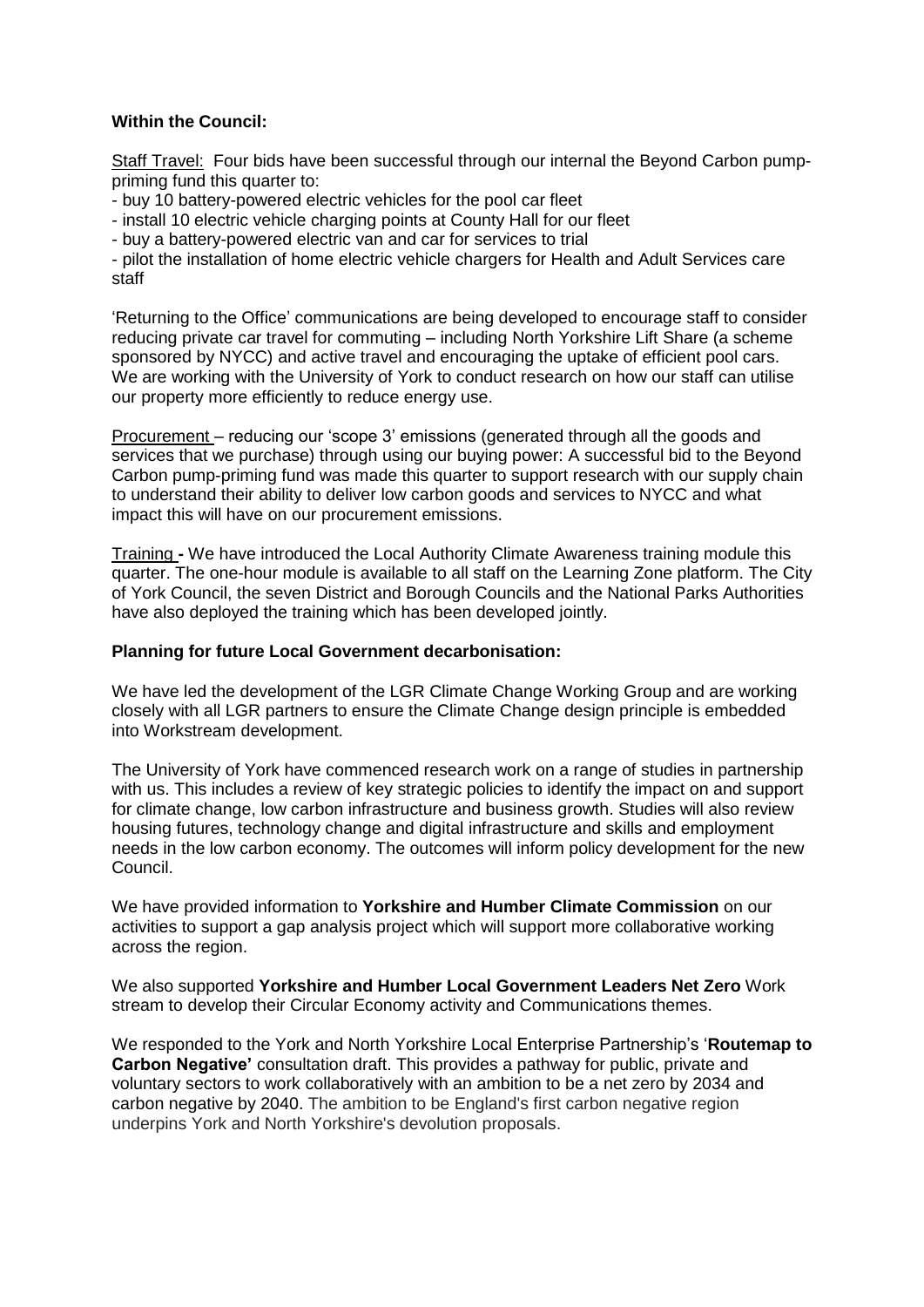We continue to contribute to the **Local Area Energy Plan for North Yorkshire** which is currently in development - funded by the Community Renewal Fund. This is due to complete in July 2022. This will support long term spatial planning of energy investment, including housing and property decarbonisation, the role of green hydrogen and renewable energy and low carbon travel and transport. We are leading the development of a bid across North Yorkshire for the **Local Electric Vehicle Infrastructure** pilot scheme to test the installation of EV charging points in deeply rural areas.

# **Decarbonising North Yorkshire:**

We are developing our **community engagement** climate change theme through a successful bid to the Beyond Carbon Pump Priming Fund. This will enable the inception of an e newsletter to support partners to showcase their work and to share information, research the understanding of young people in the climate agenda and promote the Library Service as a conduit of trusted and reliable climate change information. This is due to complete in Summer 2022.

Enabling our residents, businesses and visitors to take **low carbon journeys** is an essential element in decarbonising North Yorkshire, as road transport is the highest greenhouse gas emitting sector. In recent weeks we have been awarded  $£7.8m$  by the Department for Transport's Zero Emissions Bus Regional Areas (ZEBRA) scheme which will enable zero emissions buses, alongside supporting charging infrastructure in the Ripon and Harrogate are*a over the next 3 years.* Working in partnership with our Districts, NYCC we are preparing applications to the Governments Levelling Up Fund for a multimillion £ bid for improvements to rail stations in North Yorkshire alongside work through the Transforming Cities Fund and the Governments Access for All funding. The programme will significantly improve access and 'usability' of rail travel both for local and longer distance journeys. Our Public Health *team have also taken part in the LGA Behavioural Insights programme research the barriers and facilitators to encouraging people to take a walk rather than the car for a short journeys.*  Access to digital information reduces the need for travel and also connects us to real time public transport apps such as our pilot Yorbus service. This has been further enhanced recently with the Wifi in market towns programme extending to a further 8 towns, bringing the total to 20. The 'Reboot' programme (refurbishing IT devices) supports our digital inclusion work, with the added bonus of the 'circular economy' approach.

## **Carbon sequestration**

In partnership with the University of Huddersfield and White Rose Forest, we have successfully bid for Net Zero Innovation funding worth £30K to study the tree planting supply chain. This will enable plans to be developed to ensure land, equipment and trees are available in the right place and time for planting projects, whilst also supporting local businesses and rural economy employment.

The North Yorkshire and York Local Nature Partnership, managed by NYCC, is working with the North and East Yorkshire Ecological Data Centre, Yorkshire Marine Nature Partnership and Natural England to develop a North Yorkshire and York Natural Capital Asset Register. This will help with future ambitions to develop a Natural Capital Investment Plan and Local Nature Recovery Strategy, which will include opportunities for carbon sequestration and flood alleviation measures whilst enhancing biodiversity. Funding for this was received from Natural England. This is due for completion in May 2022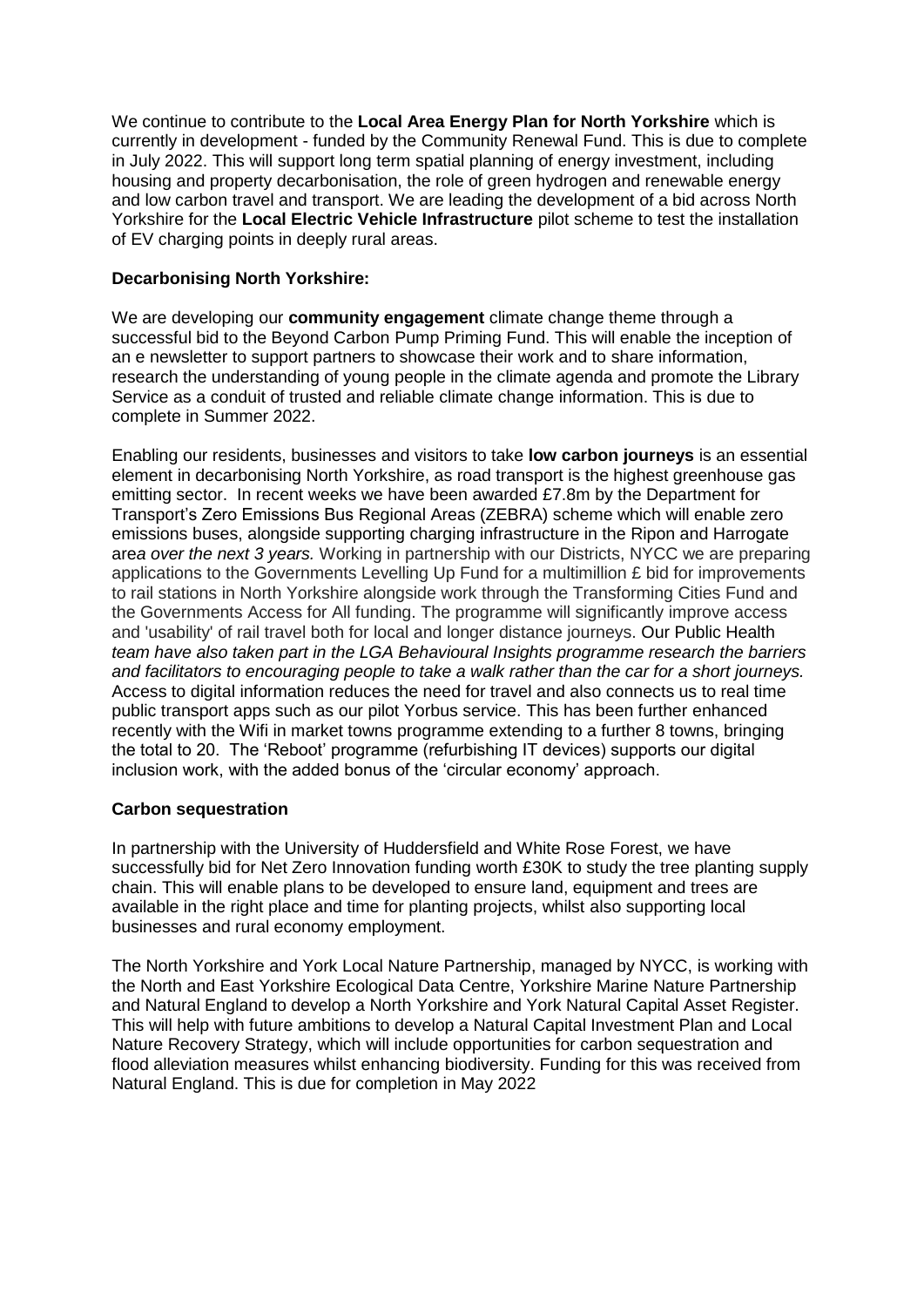## **Digital Workplace**

The Digital Workplace are continuing to support colleagues to deliver their services in innovative ways by utilising the latest features of Microsoft 365 (M365) and have developed further support guidance and webinars which are available on Get IT Help. We continue to collaborate with the Ways of Working group to ensure we can all work where it is best for the service, the individual and most importantly our customers.

Corporate workspaces have been designed to provide a consistent and easy to use experience. Each workstation has a standard 27" monitor capable of dual display, keyboard and mouse with some VPC thin clients available in designated spaces. Alongside preparing workspaces for increased use, MS Teams meeting rooms are being introduced to enable services to explore the best way for them to work in a more hybrid way. These MS Teams meeting rooms have a video conference unit with built in speakers that link with MS Teams meeting; with improved lighting, sounds and displays, they will provide a much better experience for everyone in the room and those attending remotely.

To help enable a productive flexible workforce, the MS Teams phone rollout has also commenced to replace the traditional Mitel phone hand set, this will utilise existing extension numbers to enable staff to make and receive calls on their device using MS Team from virtually anywhere thus enabling a hybrid working style when required. Further engagement is taking place in the next quarter to discuss options for colleagues who are using sophisticated ring groups or call centre functions such as the customer service centre.

## **Customer**

The North Yorkshire customer portal has now *134,160 customer accounts.*

Test and Trace ceased in the Customer Service Centre on the 24th February 2022. Collectively, with the support of the national team 88.5% of customer who contracted covid were contacted and a test and trace conversation completed and support offered for their isolation period.

In March the Customer Service Team launched a new on-line form for professionals wishing to make a referral for a customer to access adult social care services. The new on-line form guides a professional through the information required for the referral and allows the professional to submit the request without the need to attach a document to an e-mail. Once submitted the professional receives a copy of the referral for their records.

The new form removes the risk of a professional e-mailing sensitive information to the wrong e-mail address and it helps improve the quality of data collected speeding up the processing time.

The Customer Service Team have now launched web chat as part of the customer portal. Customers have been able to chat on-line to an advisor in the customer service centre from the website for a many years. This new development means that a customer can now chat to an advisor on-line while completing an application for a Blue Badge. We are currently piloting this for Blue Bade but the plan will be to implement this across all service available in our customer portal offering customer more support to stay on-line.

November we launched the Household Support Fund in Customer. The initial fund concluded in March. For the duration of the fund the Customer Service Centre managed 5000 enquiries from customers. 98% of customer applied for the fund on-line and 9346 customer benefited from the scheme.